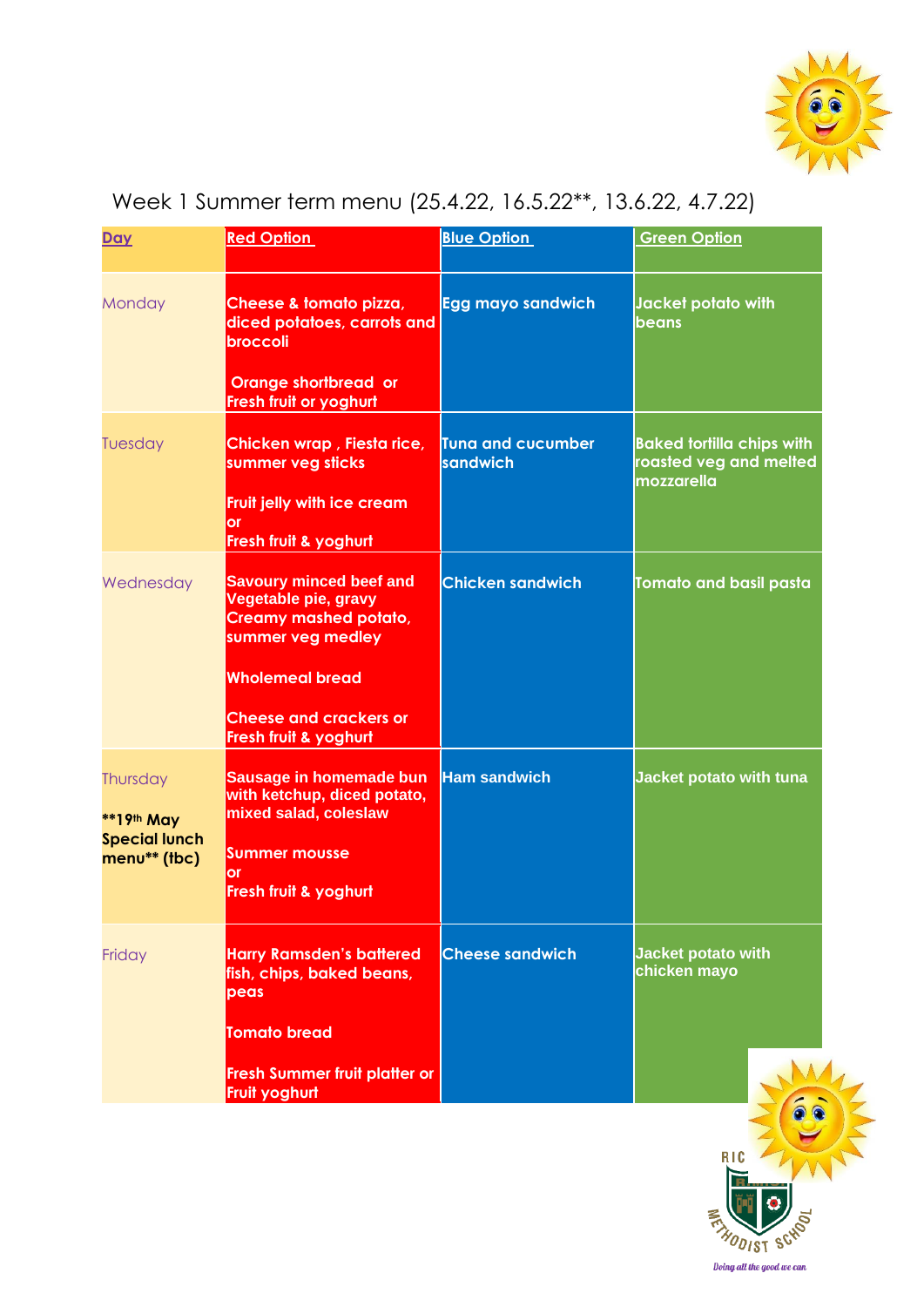Week 2 Summer term menu (2.5.22, 23.5.22\*\*, 20.6.22\*\*, 11.7.22)

| <b>Day</b>                                                   | <b>Red Option</b>                                                                         | <b>Blue Option</b>      | <b>Green Option</b>                 |
|--------------------------------------------------------------|-------------------------------------------------------------------------------------------|-------------------------|-------------------------------------|
| Monday                                                       | Cheese & tomato pizza,<br>diced potatoes, sweetcorn,<br>green beans                       | <b>Ham sandwich</b>     | <b>Tomato and basil pasta</b>       |
|                                                              | <b>Marbled sponge and</b><br>chocolate sauce or<br><b>Fresh fruit or yoghurt</b>          |                         |                                     |
| Tuesday                                                      | Pasta Bolognese, peas and Egg mayo sandwich<br>sweetcorn                                  |                         | Jacket potato with<br>beans         |
| <b>**21st June</b><br><b>Summer mini-</b><br>food festival** | <b>Chocolate and vanilla</b><br>cookie with orange slice                                  |                         |                                     |
|                                                              | or<br><b>Fresh fruit &amp; yoghurt</b>                                                    |                         |                                     |
| Wednesday                                                    | <b>Roast pork and apple</b><br>sauce, gravy, new potatoes,<br><b>broccoli and carrots</b> | <b>Cheese sandwich</b>  | <b>Jacket with chicken</b><br>mayo  |
|                                                              | Homemade 50/50 bread                                                                      |                         |                                     |
|                                                              | <b>Raspberry &amp; Apple</b><br>doughnut Muffin or<br>Fresh fruit & yoghurt               |                         |                                     |
| Thursday                                                     | <b>Chicken Korma and rice,</b><br>peas and cauliflower                                    | <b>Tuna sandwich</b>    | <b>Jacket potato with</b><br>beans  |
| **26 <sup>h</sup> May<br><b>Royal Tea</b><br>Party**         | <b>Naan bread</b>                                                                         |                         |                                     |
|                                                              | <b>Cheese &amp; Crackers or</b><br>Fresh fruit & yoghurt                                  |                         |                                     |
| Friday                                                       | <b>Fish fingers, chips, mixed</b><br>summer salad, grated<br>carrot                       | <b>Chicken sandwich</b> | <b>Jacket potato with</b><br>cheese |
|                                                              | <b>Herby bread</b>                                                                        |                         |                                     |
|                                                              | <b>Iced lemon and Sultana</b><br><b>Finger or</b><br>Fresh Fruit or Fruit yoghurt         |                         |                                     |